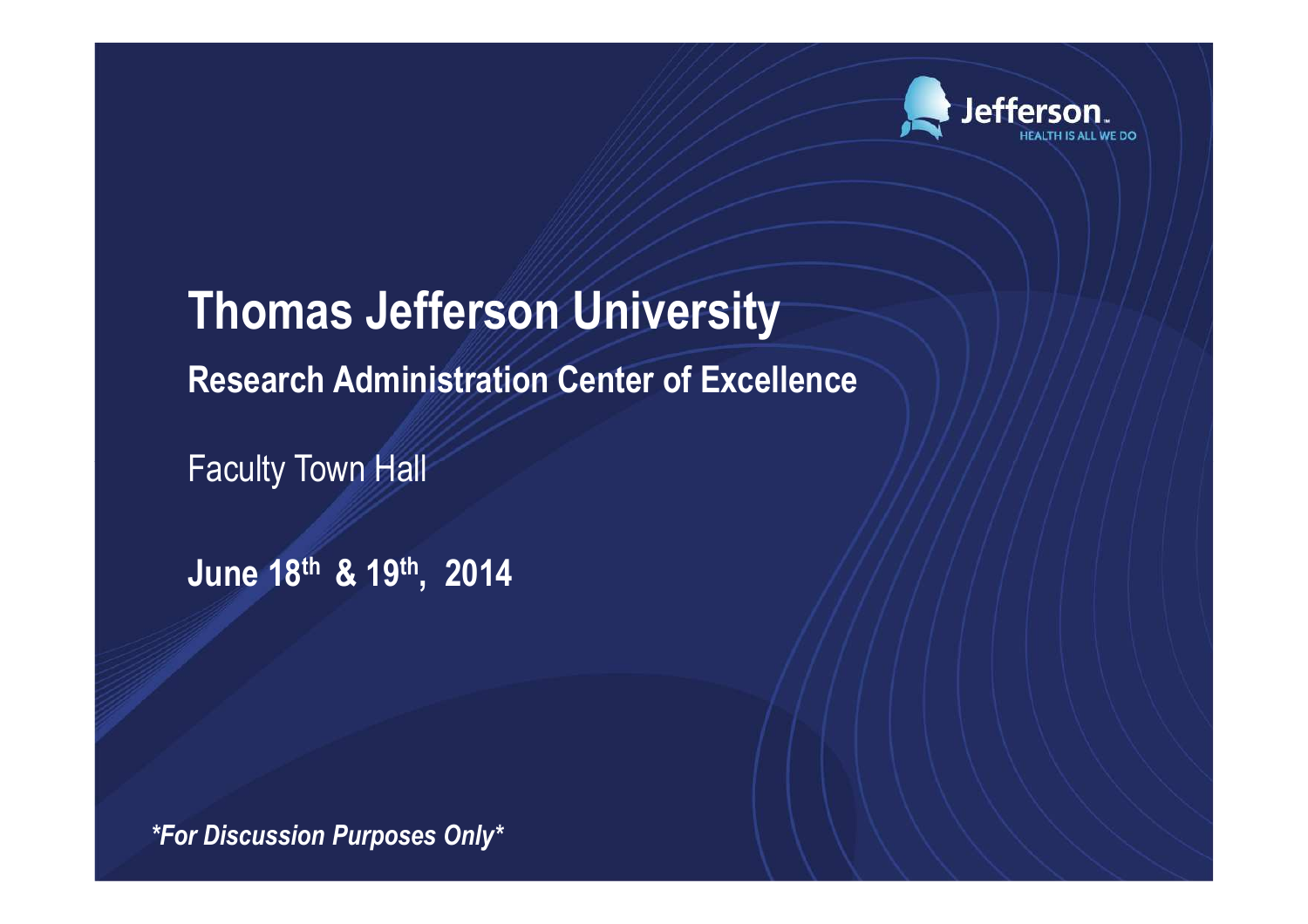### **Agenda**



- **Project Introduction**
- **RACE Overview**
- **Frequently Asked Questions**
- **Transition Plan**
- **Project Timeline**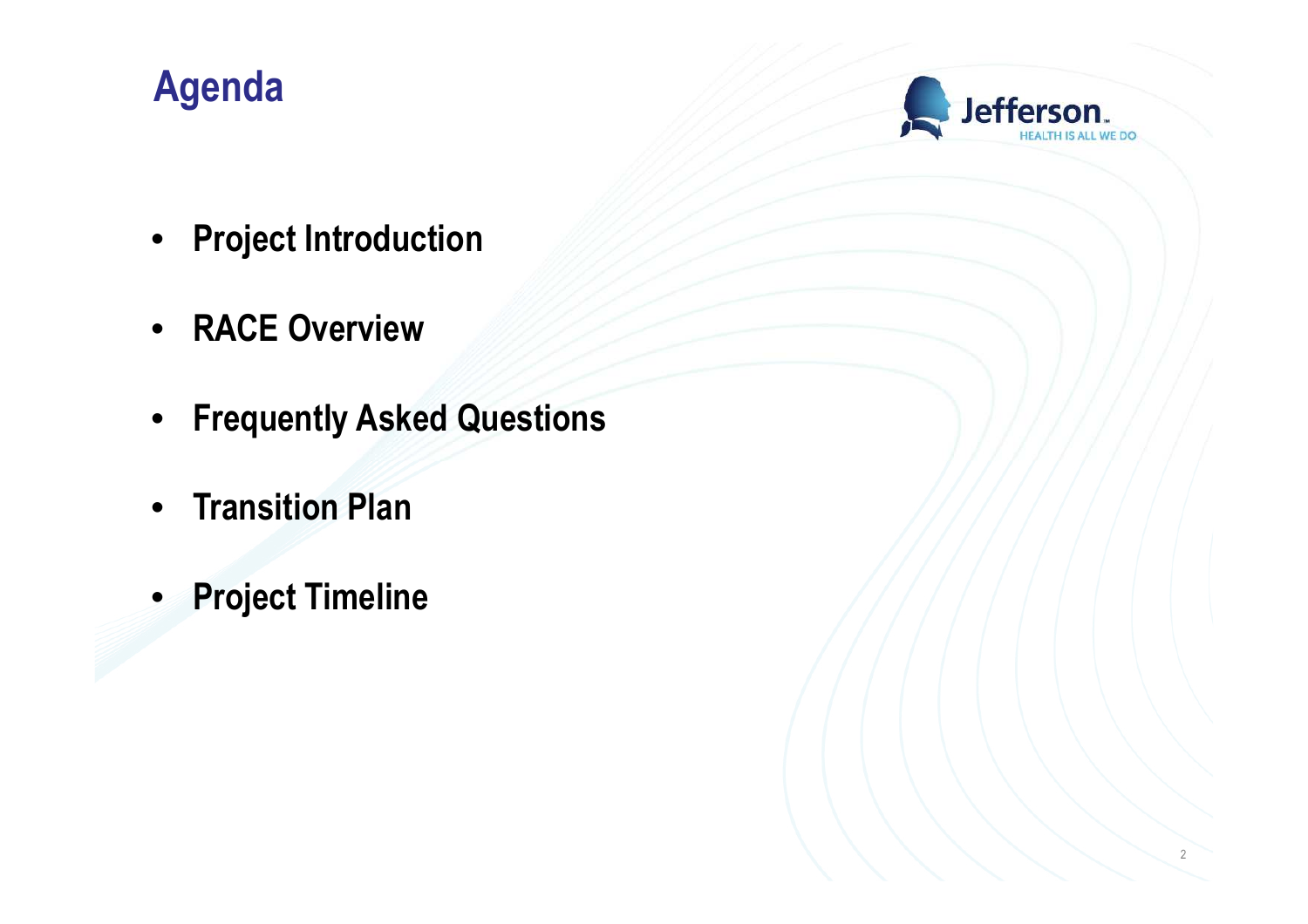### **Project Introduction**

**Jefferson** 

### **The RACE project structure is as follows:**

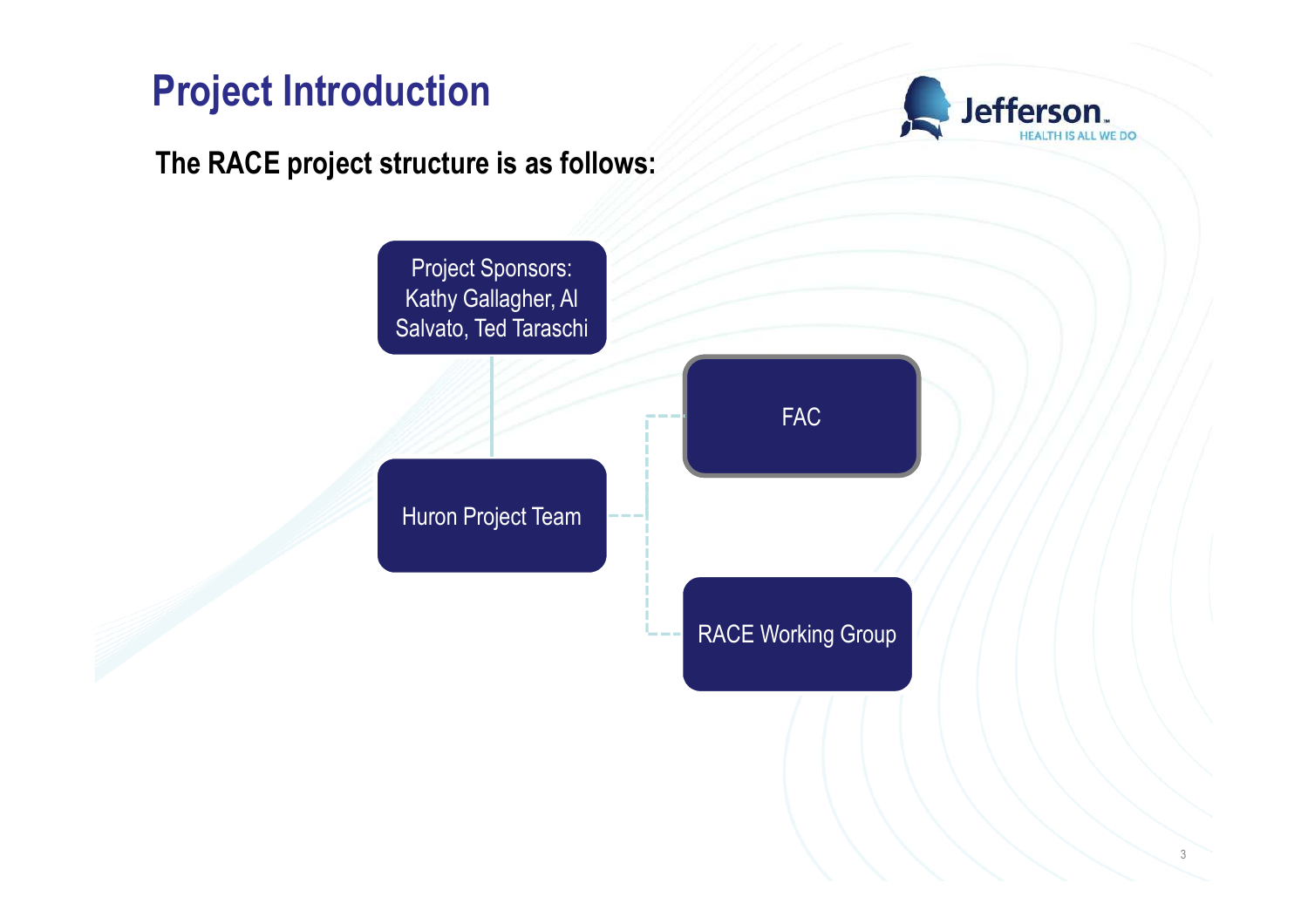



**The RACE Director will report to the VP of Research as well as the Executive Vice President & Chief Administrative Officer .** 



**Research Administration Center of Excellence (RACE) will be separate from ORA and SPAO and be focused on providing exceptional local research administration support to researchers.**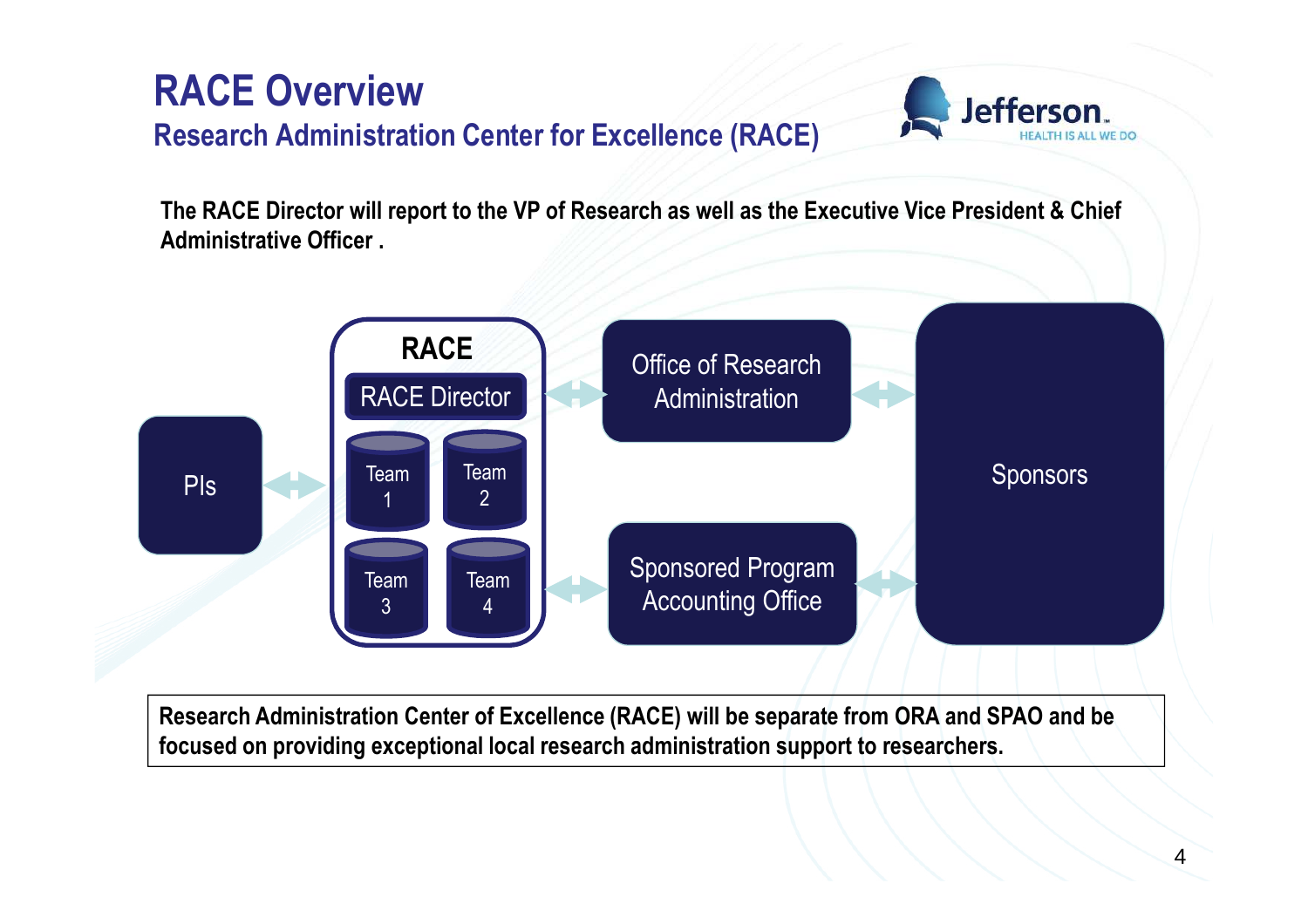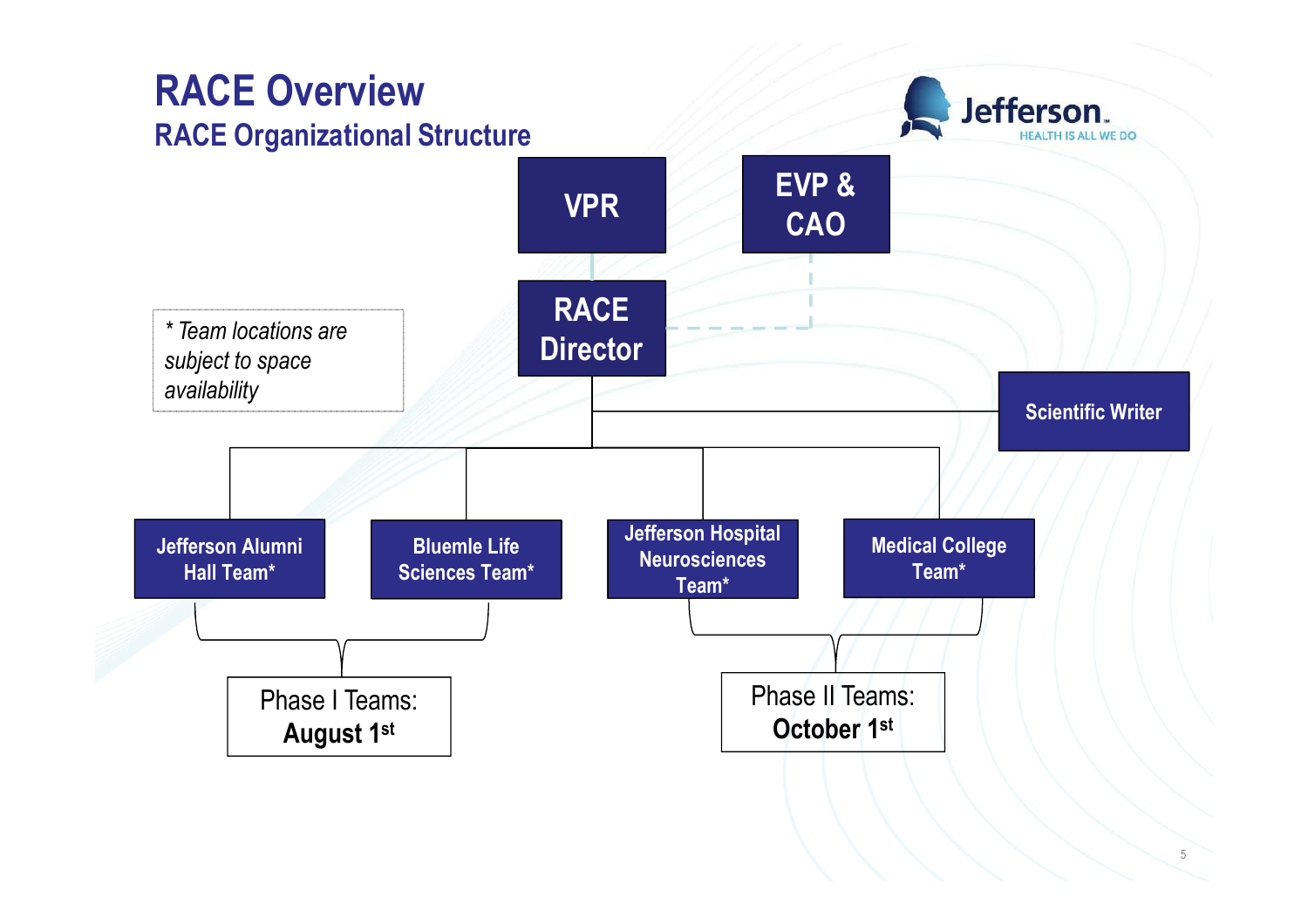### **RACE OverviewRACE Organizational Structure**



**Teams within RACE will serve multiple departments. Grants Administrators within each team will be responsible for serving multiple PIs.** 



- Team staffing will depend on research volume for departments served
- Grants Admins and Team Leads will be responsible for pre-and post-award for their PIs
- Grants Admins will be assigned by PI, not sponsor or award
- Teams will be physically situated close to their PIs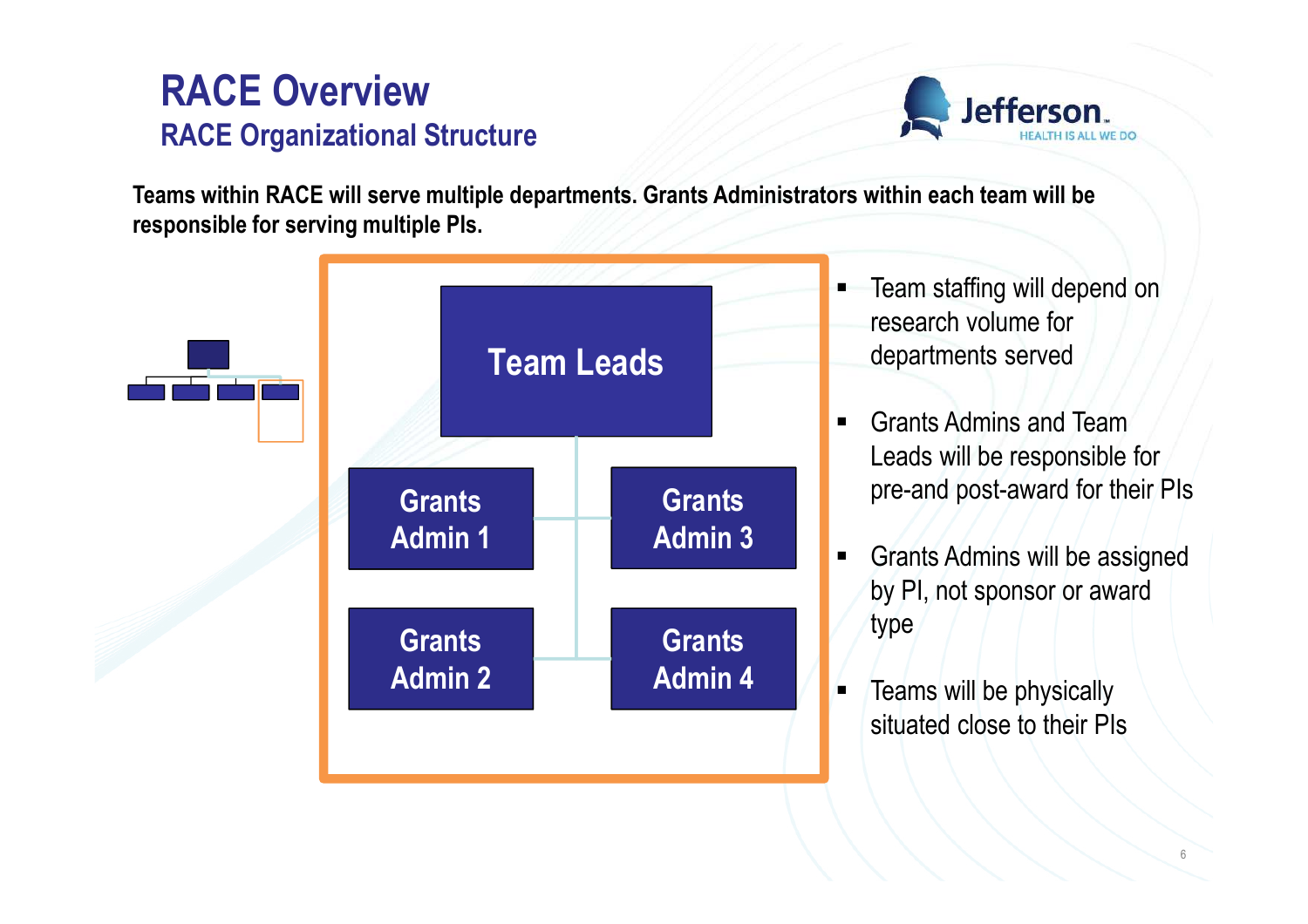### **Frequently Asked Questions**



7

#### **What is RACE?**

 RACE, the Research Administration Center of Excellence, is a shared service center that will provide faculty-centric research administration support across TJU by standardizing processes and restructuring positions.

#### **Why are we launching RACE?**

 A shared service center for departmental research administration is an important step towards: 1) enhancing service for all researchers across campus, 2) ensuring consistent processes and procedures across departments, and 3) providing our grants management staff a clear career path and an opportunity to grow their careers here at Jefferson.

#### **How has the Jefferson campus been involved?**

 Prior to December 2013, the campus was engaged through town hall meetings, process discussions and Sr. Administrator meetings. Since December 2013, we have engaged stakeholders in the following ways: a) Faculty through the Faculty Advisory Committee b) Research Administrators through the RACE Working Group process subcommittees c) Research Community through regular Town Hall Meetings

#### **Where is RACE located?**

 There will be four RACE locations (pending confirmation of space availability): Jefferson Alumni Hall,Jefferson Hospital for Neurosciences, Bluemle Life Sciences, and Medical College.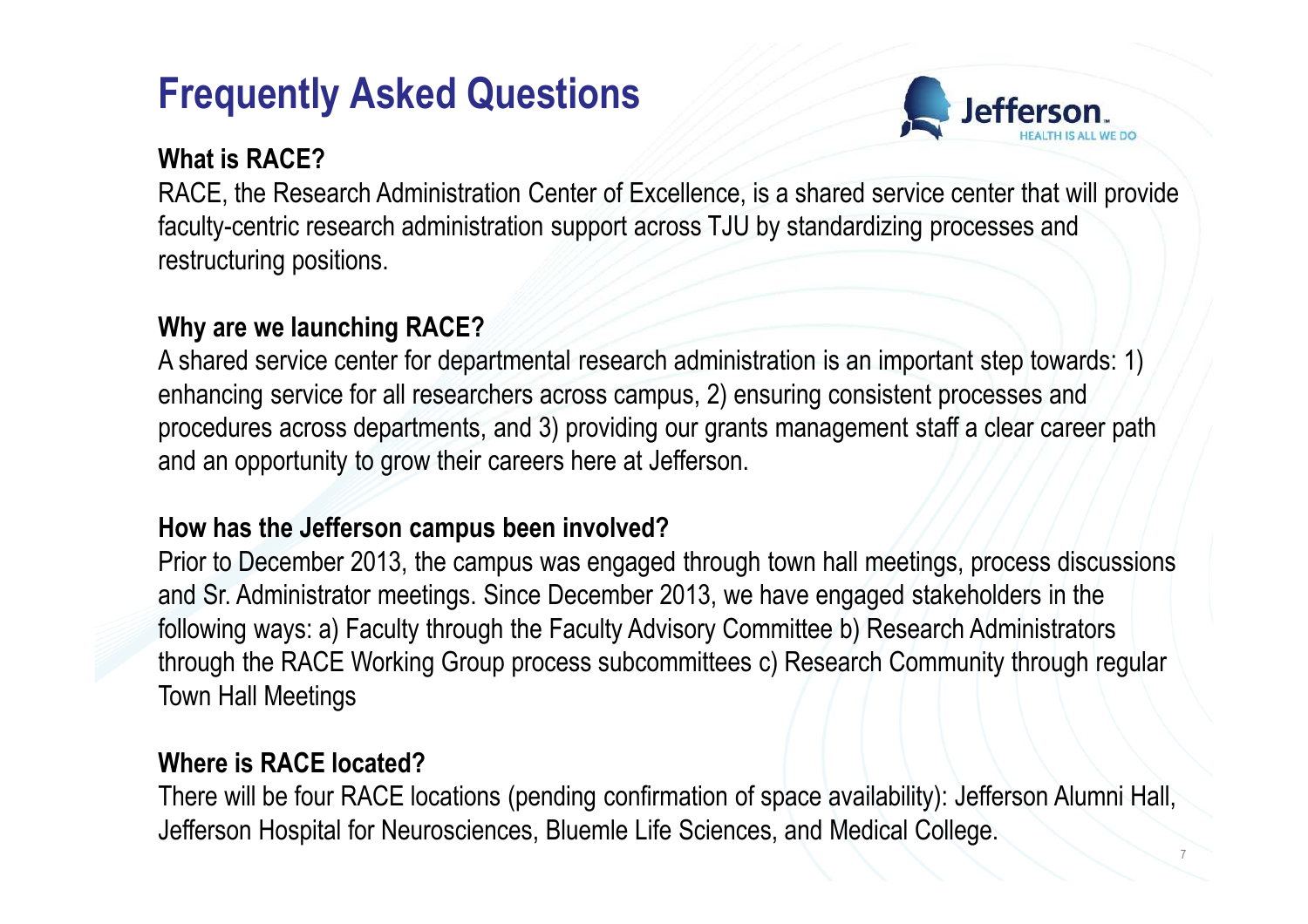**What can I expect my RACE Grants Administrator to assist me with?**

**Who will help me find program announcements that apply to my scientific background?**

**Who will help me compile my proposal package?** 

**Who will distribute the correct salary percentage on my grants?**

**Who will remind me to start my progress report and complete the administrative sections?**

**Who will review my grant accounts with me each month and keep me informed as to my spending patterns and grant balance?**

**Who will review my effort reports and make sure they are ready for my certification?**

**Who will identify when cost transfers need to be made off of my sponsored account?**

**Who will help to manage my documentation for purchasing? Who will do my purchasing approvals?**

**PI**  $\bigcirc$  Who will help me gather all those materials I need for *my subcontract?* **my subcontract?**



**Jefferson**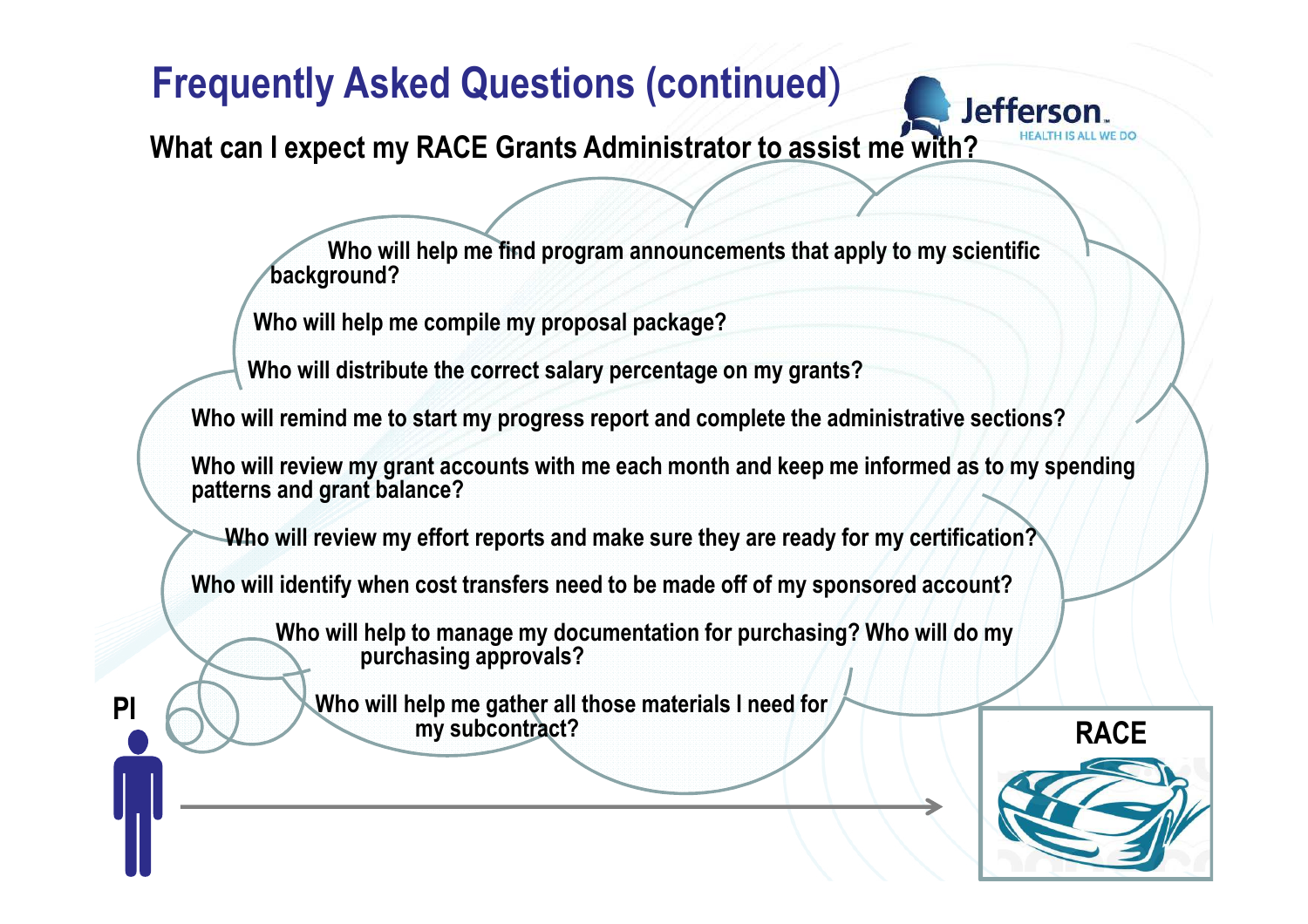

#### **How will RACE coexist with other TJU Research Administration offices?**



The success of RACE is dependent on strong accountability/communication between other constituencies at TJU. This includes: ORA,SPAO, the School/ Departments, Faculty.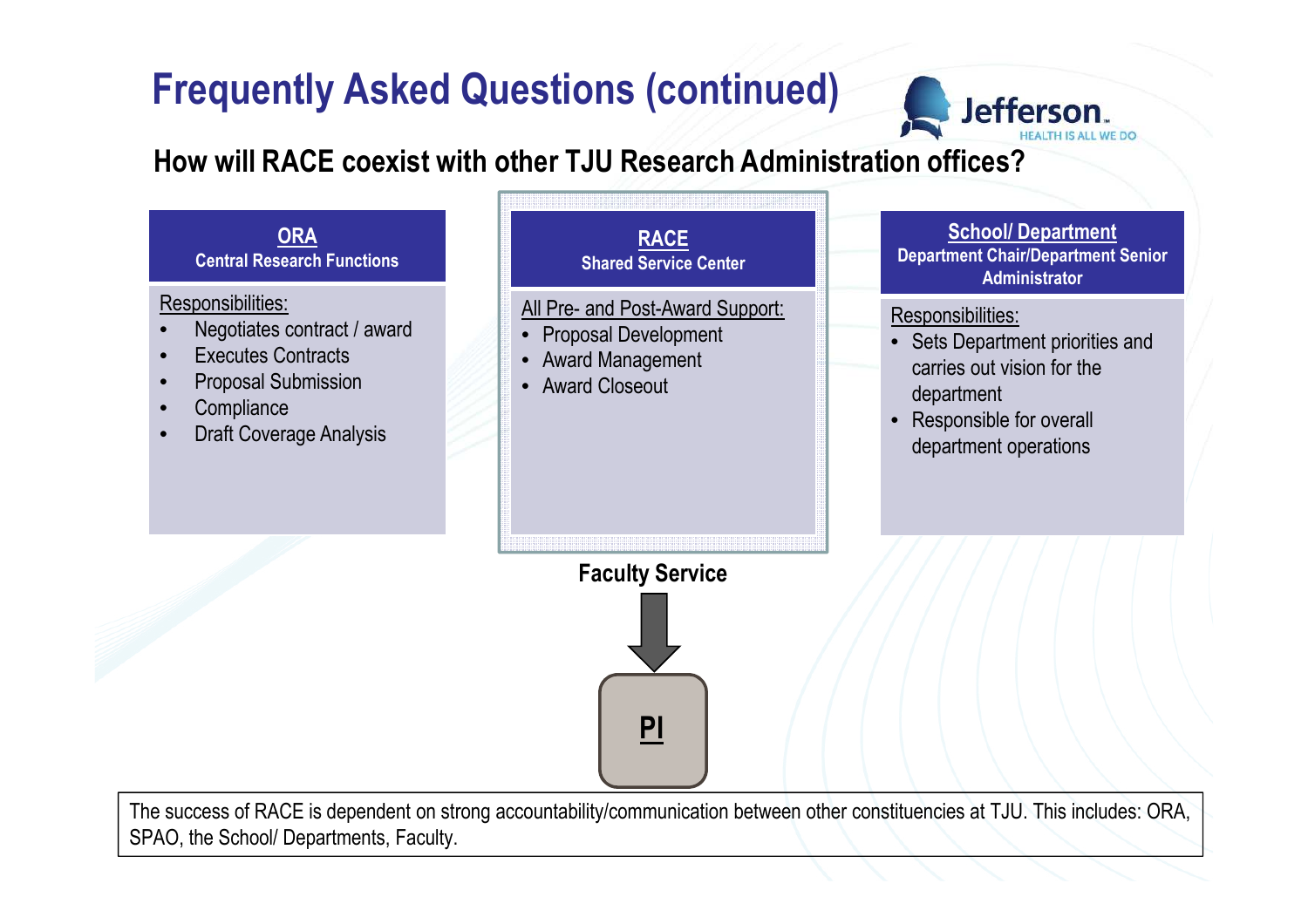

**What are the key differences between the responsibilities of ORA and those of RACE?**

# ORA/SPAO

#### **1) Compliance**:

- •OMB A-133 Audit coordination
- •Subrecipeint Monitoring
- **•** Federal Financial Reporting •
- Effort Reporting Monitoring•
- Invoicing/AR Monitoring for •non-deliverable based invoices
- **2) Initial Draft of Coverage Analyses**
- **3) Contract Execution**
- **4) Expense/Cost Transfer Approvals -Over a certain \$ threshold**
- **5) Proposal Submission**

# RACE

 **1) Assistance in Identifying Funding Opportunities 2) Proposal Development -Administrative Components 3) Sponsored Account Management**•Monthly Account Reconciliation

- • Annual Budget Input (sponsored awards active and projected data)
- • Initiate Cost Transfers on Sponsored Projects
- Review Effort Reports with PIs •
- • Invoicing/AR Monitoring for deliverable based invoices
- Salary/Expense Approvals •
- •Account closeout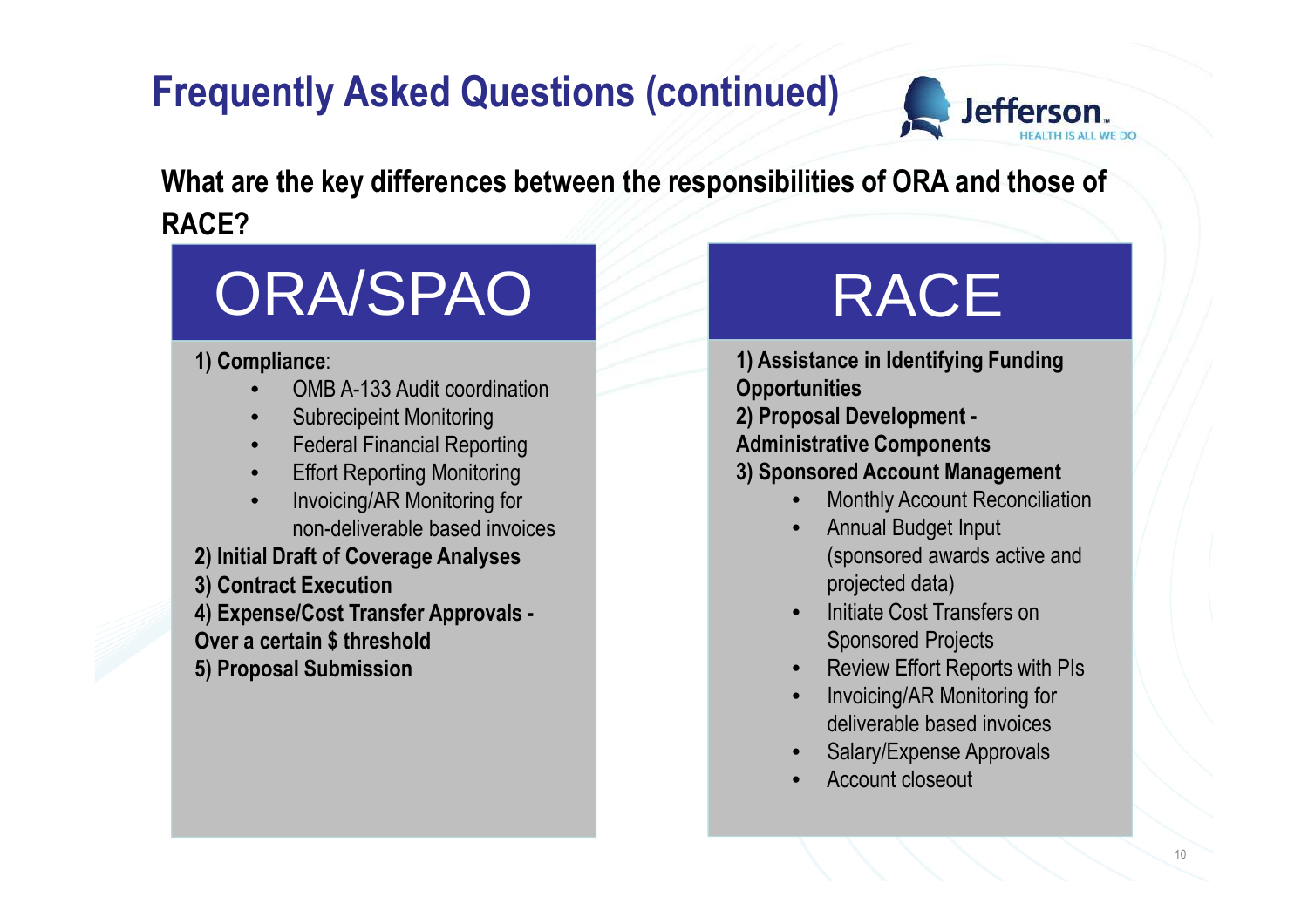

### **When will RACE be fully functional?**

| Phase 1 (August 1st)                                                                                                                                                                                                                                             |                                                                                                                                                 | Phase 2 (October 1st)                                                                                                                                                                      |                                                                                                                                                                                                                                                                                                      |  |  |  |
|------------------------------------------------------------------------------------------------------------------------------------------------------------------------------------------------------------------------------------------------------------------|-------------------------------------------------------------------------------------------------------------------------------------------------|--------------------------------------------------------------------------------------------------------------------------------------------------------------------------------------------|------------------------------------------------------------------------------------------------------------------------------------------------------------------------------------------------------------------------------------------------------------------------------------------------------|--|--|--|
| <b>Bluemle</b>                                                                                                                                                                                                                                                   |                                                                                                                                                 | <b>JHN</b>                                                                                                                                                                                 |                                                                                                                                                                                                                                                                                                      |  |  |  |
| Cancer Biology<br>Dermatology<br><b>Kimmel Cancer Center</b><br><b>Medical Oncology</b><br>Microbiology and Immunology, Biochemistry and Molecular Biology<br><b>Radiation Oncology</b>                                                                          |                                                                                                                                                 | Anesthesiology<br><b>CRMEHC</b><br><b>JSPH</b><br>Neurology<br>Neuroscience<br>Neurosurgery<br>Otolaryngology<br>Psychiatry<br>Radiology<br><b>Rehabilitation Medicine</b>                 |                                                                                                                                                                                                                                                                                                      |  |  |  |
| <b>Jefferson Alumni Hall</b>                                                                                                                                                                                                                                     |                                                                                                                                                 | <b>Medical College</b>                                                                                                                                                                     |                                                                                                                                                                                                                                                                                                      |  |  |  |
| <b>Computational Medicine</b><br><b>Family &amp; Community Medicine</b><br><b>Health Professions</b><br>Medicine<br>Molecular Pharmacology and Biostatistics*<br><b>Nursing</b><br><b>OBGYN</b><br>Pathology, Anatomy and Cell Biology<br>Pharmacy<br>Physiology | *Molecular Pharmacology<br>and Biostatistics as well as<br>OBGYN will be in the JAH<br>team however,<br>implemented during Phase<br>$\mathbf 2$ | Center for Integrative Medicine<br><b>Emergency Medicine</b><br><b>Hospital Grants**</b><br>Orthopaedic Surgery<br><b>Pediatrics</b><br>Surgery<br>Urology<br><b>Purchasing Cluster***</b> | ** Hospital Grants will be<br>in Phase 2, with the<br>exception of those under<br>the Family and<br><b>Community Medicine</b><br><b>Umbrella</b><br>*** The Purchasing<br>Cluster will begin in<br>Phase 1, although the<br>remainder of the Medical<br><b>College Team will begin</b><br>in Phase 2 |  |  |  |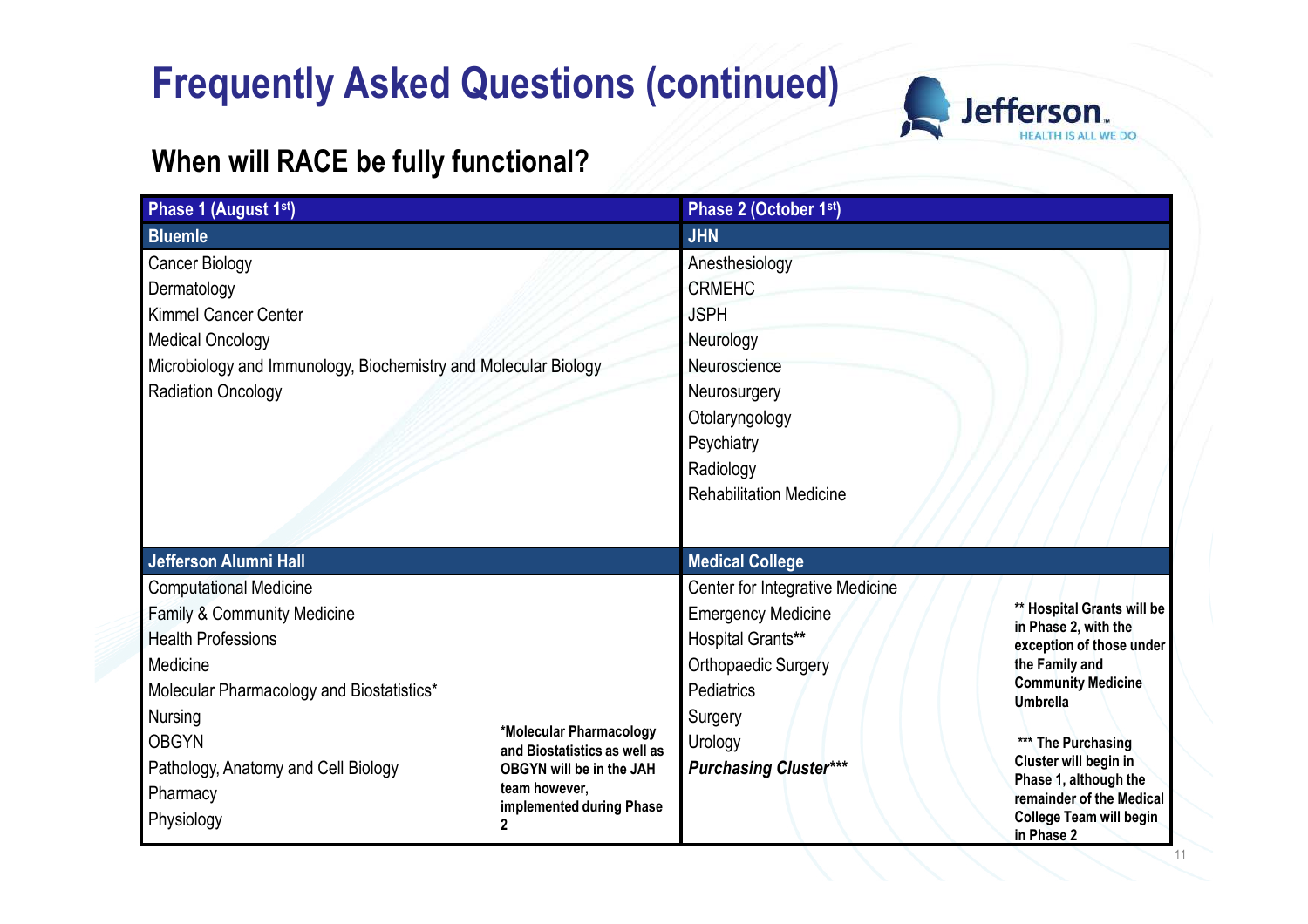

#### **Who is the RACE Director?**

# Sam DiIanni

- 15 years experience in research administration (including the University of Pennsylvania)
- Currently at Aria Health
- Experience with Research Administration Shared Service Centers
- •Beginning at TJU July 21<sup>st</sup> and will be involved in implementation planning prior to his start date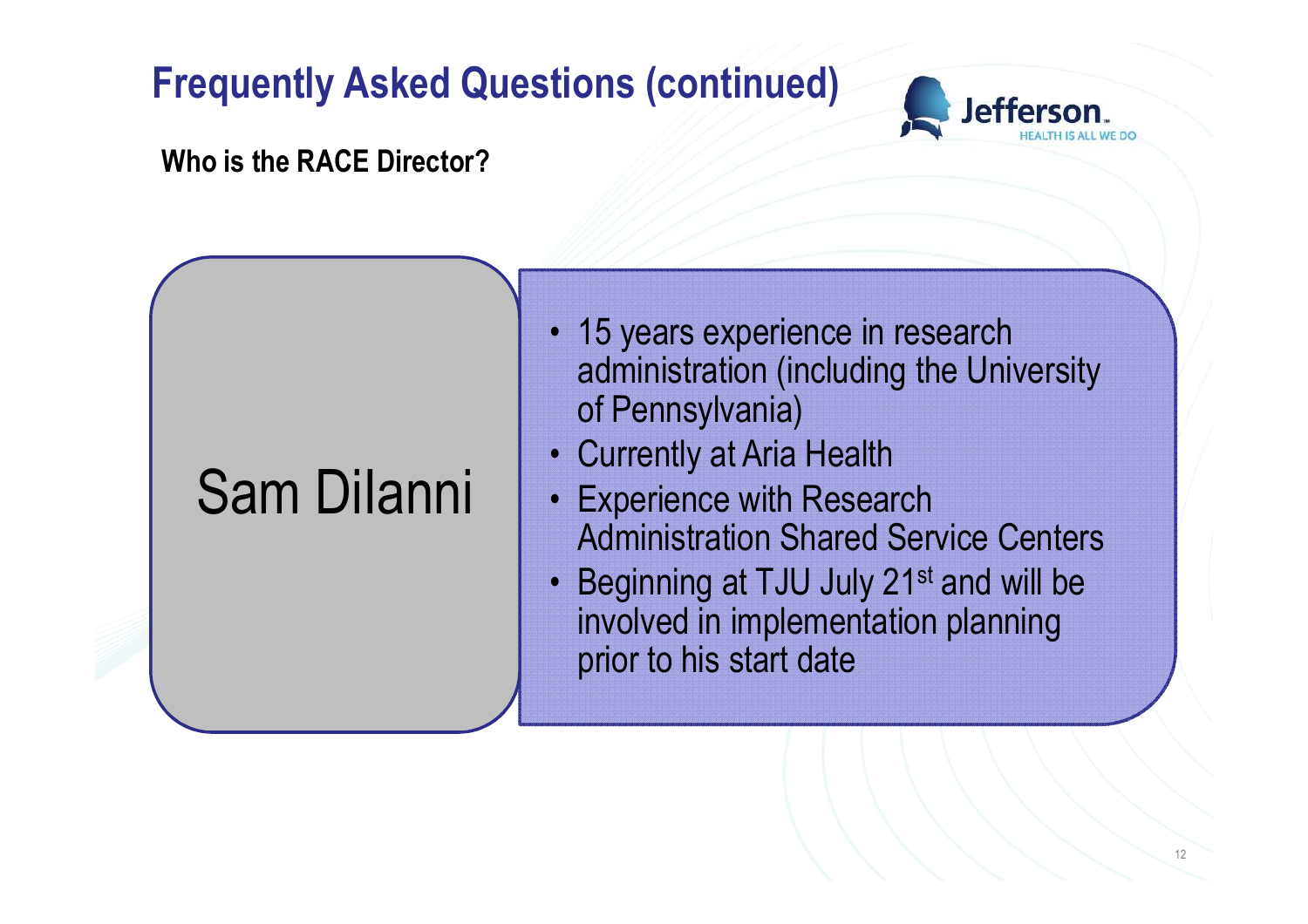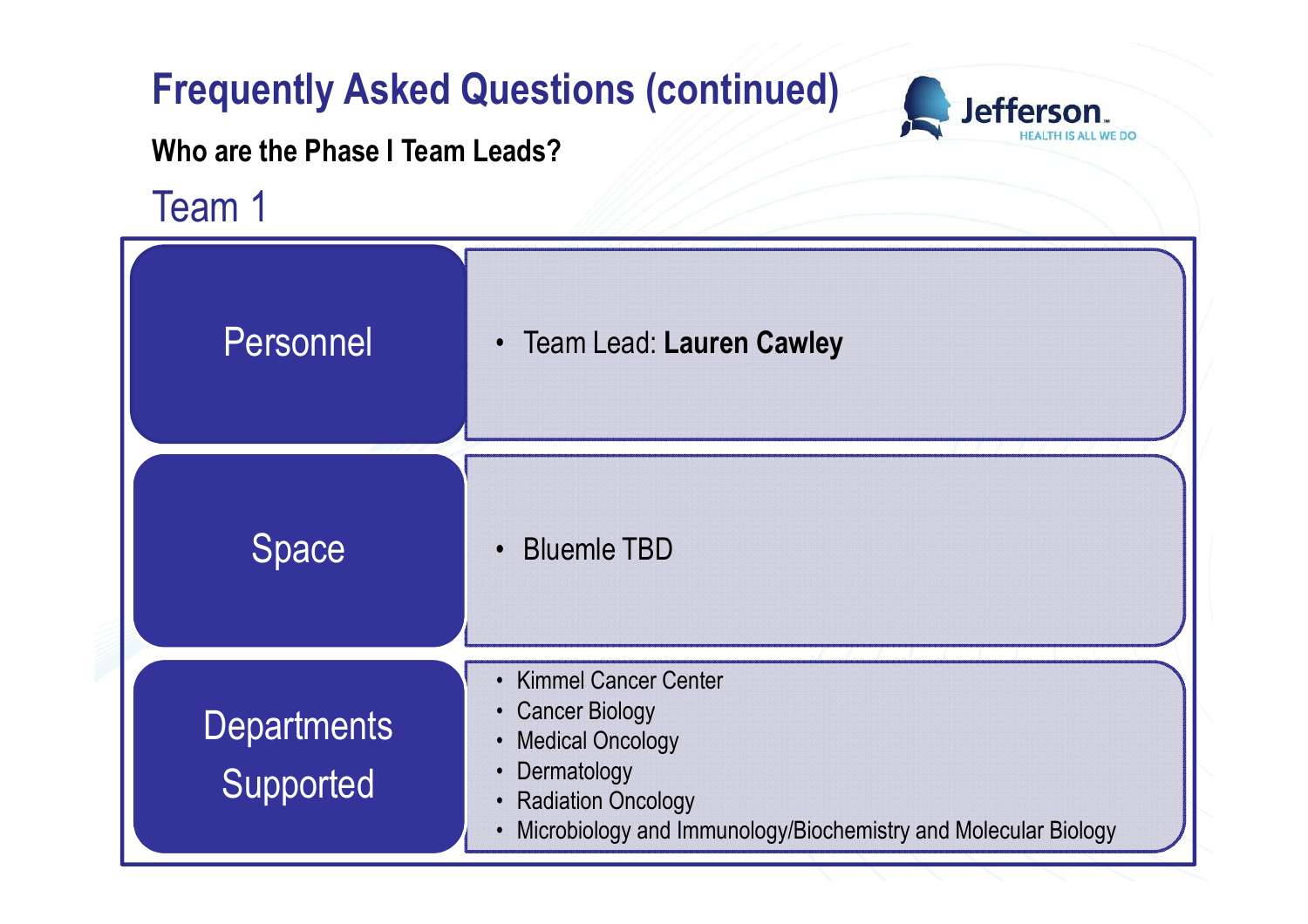

**Who are the Phase I Team Leads?**

Team 2

| Personnel                       | • Team Lead: Carol Prem                                                                                                                                                                                                                                                                |
|---------------------------------|----------------------------------------------------------------------------------------------------------------------------------------------------------------------------------------------------------------------------------------------------------------------------------------|
| Space                           | • Jefferson Alumni Hall (3rd Floor)                                                                                                                                                                                                                                                    |
| <b>Departments</b><br>Supported | <b>Computational Medicine</b><br>• Family and Community Medicine<br><b>Health Professions</b><br>• Medicine<br>• Nursing<br><b>OBGYN (Phase II)</b><br>Pathology, Anatomy and Cell Biology<br>$\bullet$<br>Pharmacy<br>Physiology<br>• Molecular Pharmacology/Biostatistics (Phase II) |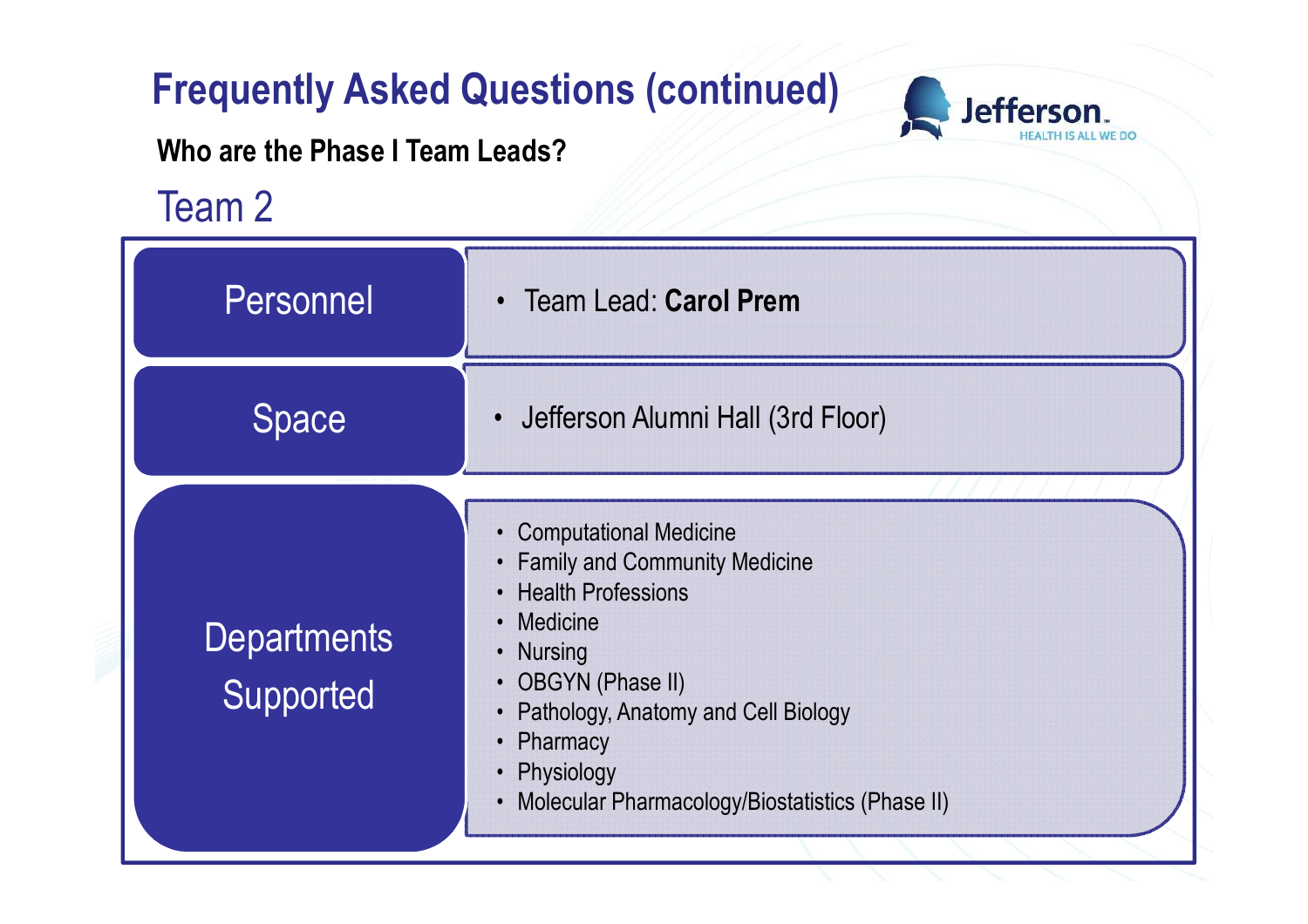



**Who are the Phase II Team Leads?**

Team 3

| Personnel                       | <b>Team Lead: Michael Jones</b><br>$\bullet$                                                                                                                                                                                                                    |
|---------------------------------|-----------------------------------------------------------------------------------------------------------------------------------------------------------------------------------------------------------------------------------------------------------------|
| <b>Space</b>                    | <b>Medical College</b><br>$\bullet$                                                                                                                                                                                                                             |
| <b>Departments</b><br>Supported | <b>Center for Integrative Medicine</b><br><b>Emergency Medicine</b><br>$\bullet$<br><b>Hospital Grants</b><br><b>Orthopaedic Surgery</b><br>$\bullet$<br>Pediatrics<br>$\bullet$<br>• Surgery<br>Urology<br>$\bullet$<br><b>Purchasing Cluster</b><br>$\bullet$ |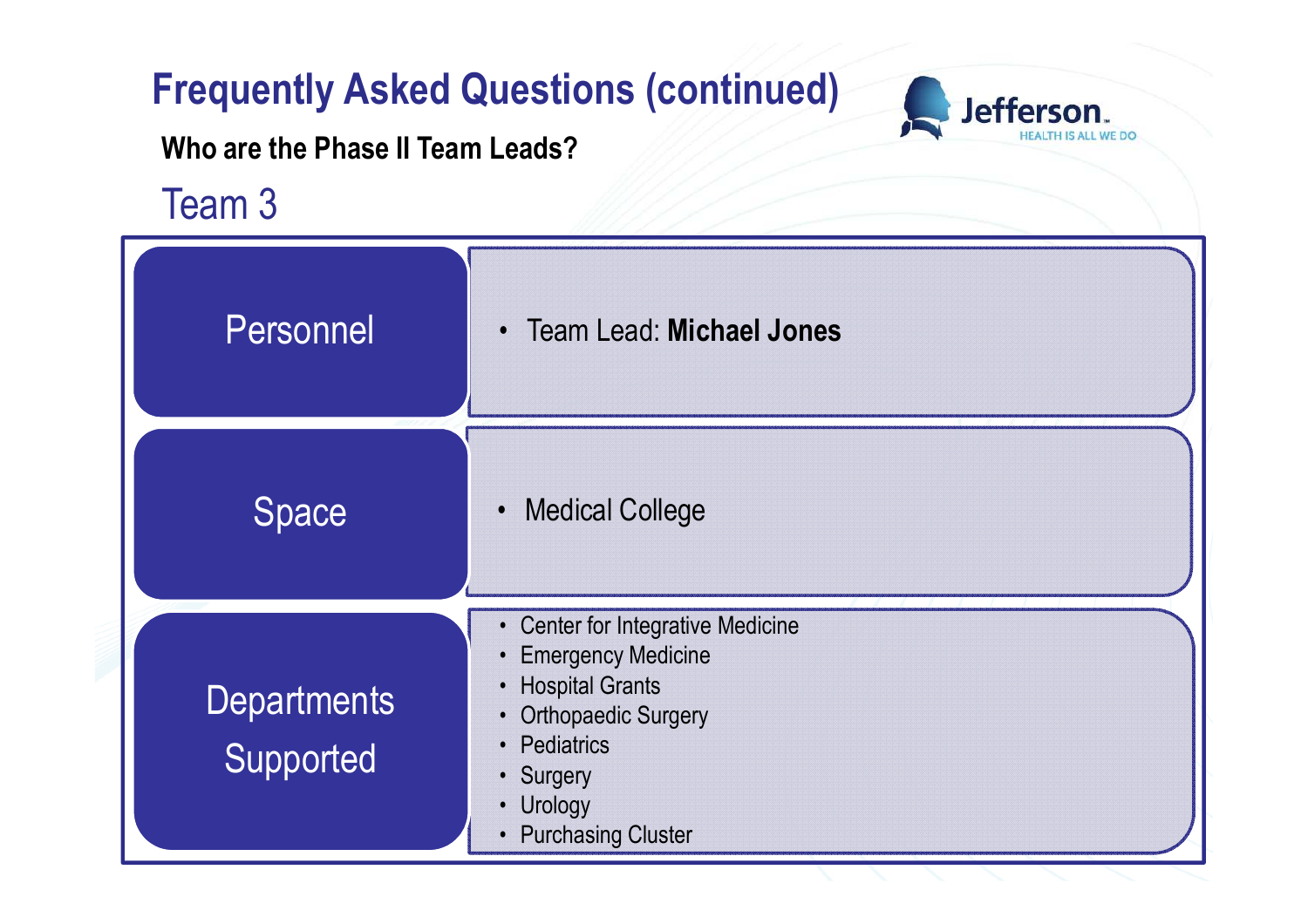

**Who are the Phase II Team Leads?**

Team 4

| Personnel                       | • Team Lead: TBD                                                                                                                                                  |  |  |  |
|---------------------------------|-------------------------------------------------------------------------------------------------------------------------------------------------------------------|--|--|--|
| <b>Space</b>                    | Jefferson Hospital for Neurosciences                                                                                                                              |  |  |  |
| <b>Departments</b><br>Supported | • Anesthesiology<br>• CRMEHC<br>· JSPH<br>Neurology<br>• Neuroscience<br>Neurosurgery<br>Otolaryngology<br>• Psychiatry<br>Radiology<br>• Rehabilitation Medicine |  |  |  |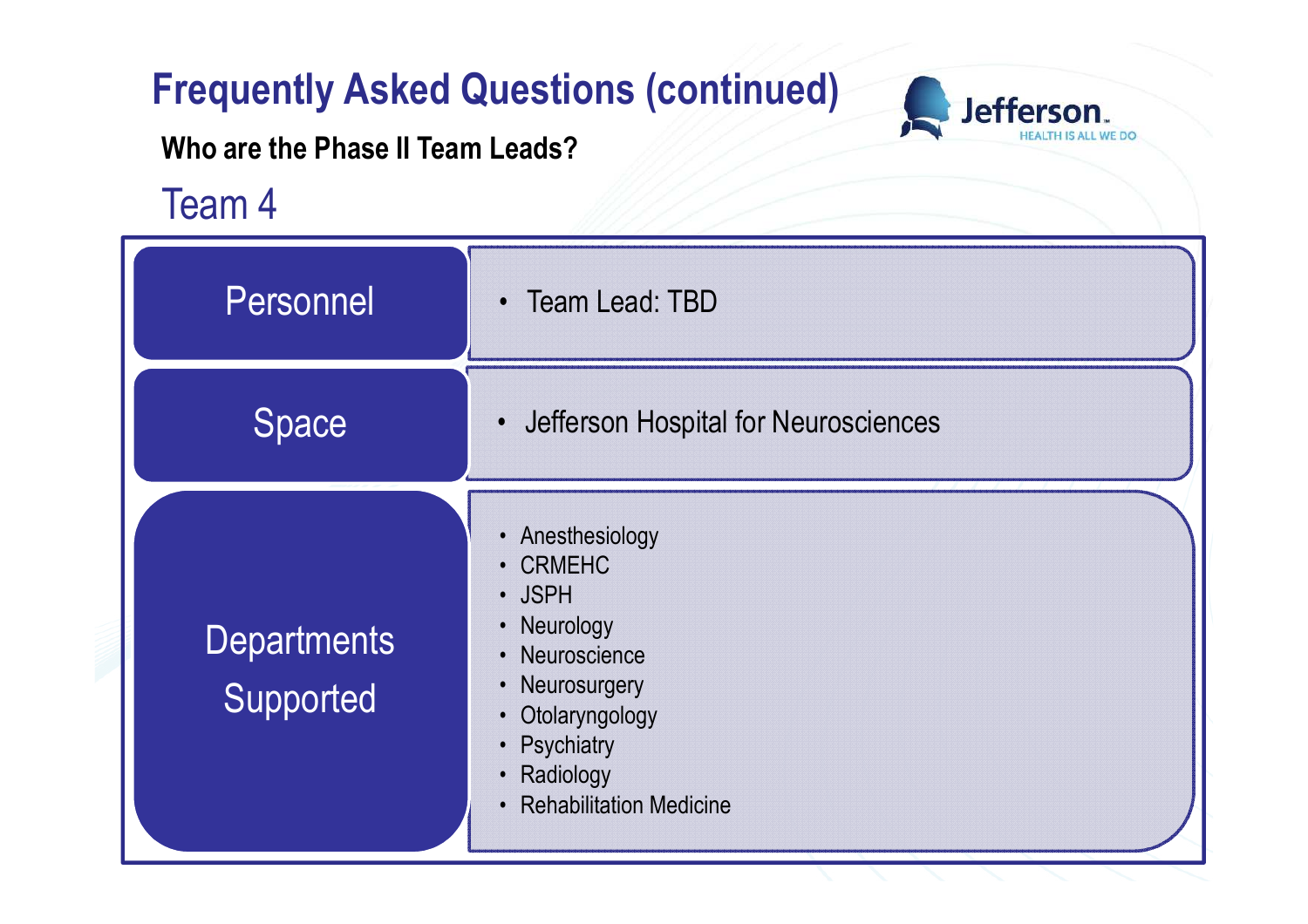### **How will faculty support / service be measured?**



Metrics enable TJU to monitor RACE performance in key areas:

- •Faculty service
- Volume of transactions•
- Pre- and Post-award support and management•

| <b>Metric</b>                                     | <b>Description</b>                                                                                                                                                                    |
|---------------------------------------------------|---------------------------------------------------------------------------------------------------------------------------------------------------------------------------------------|
| <b>PI</b> Satisfaction                            | PI satisfaction with departmental level support                                                                                                                                       |
| <b>Specific Service Ratings</b>                   | Immediate service rating after a major interaction (e.g. new award set-up,<br>proposal submitted)                                                                                     |
| % of Inquiries Resolved on<br>Initial Interaction | Calls/Interactions with RACE that are resolved on first interaction                                                                                                                   |
| Proposals Submitted On<br>Time                    | Percentage of proposals submitted by internal due date                                                                                                                                |
| <b>Complexity of Submissions</b>                  | Complexity of grants/contracts submitted by individual/team                                                                                                                           |
| Number of Proposals                               | The count of proposal transactions completed by a team/individual within a<br>specified date range (including non-competing continuations and other non-new<br>proposal transactions) |
| <b>Research Expenditures</b>                      | Expenditures managed by a team/individual within a specified date range                                                                                                               |
| <b>Portfolio Complexity</b>                       | The complexity of the portfolio managed by a team/individual                                                                                                                          |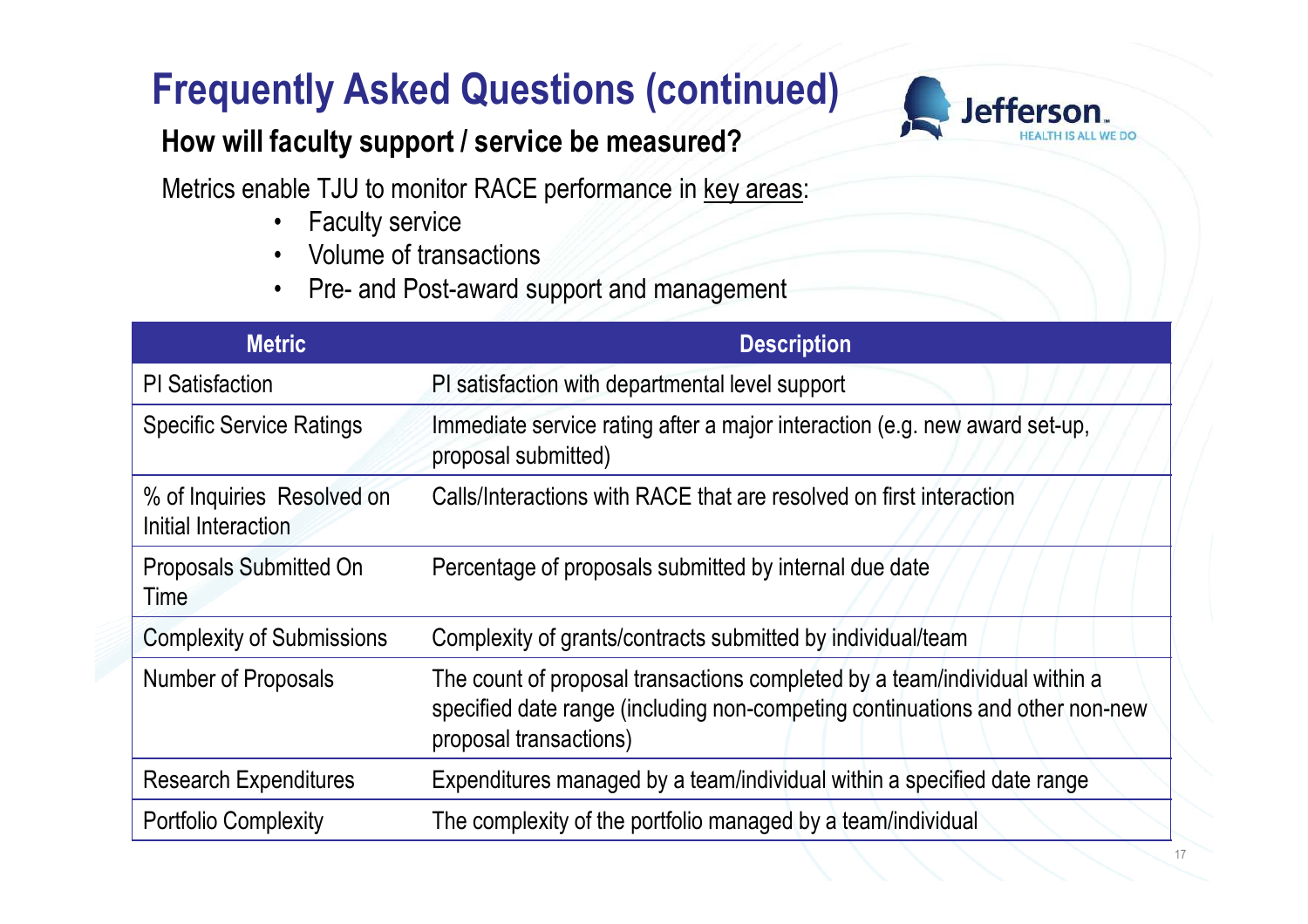

### **How will faculty support / service be measured (continued)?**

| <b>Metric</b>                                               | <b>Description</b>                                                                                 |
|-------------------------------------------------------------|----------------------------------------------------------------------------------------------------|
| <b>Number of Advance Accounts</b>                           | Accounts set up without an award in place that are open greater than 90<br>days                    |
| Number of Accounts in Overdraft                             | Accounts where the project end date is in the past and budget expenses<br>are greater than \$1,000 |
| <b>Percent of Monthly Budget</b><br><b>Reviews Complete</b> | All accounts reviewed with a PI in a given month                                                   |
| <b>Number of Late Financial Reports</b>                     | Financial reports that are submitted past the sponsor due date                                     |
| Count/Dollar Amount of Cost<br><b>Transfers</b>             | Dollar amount of cost transfers < 90 days prior to current date                                    |
| Count/Dollar Amount of Cost<br><b>Transfers</b>             | Dollar amount of cost transfers > 90 days prior to current date                                    |
| Percentage of Effort Reports<br><b>Certified On-Time</b>    | Effort reports certified by institutional due date                                                 |
| Percentage of Effort Reports re-<br>certified               | Effort reports that are certified after original certification has already been<br>processed.      |
| Dollar Amount Returned to<br>Sponsor                        | Accounts where budget > expenses and the project end date is in the past                           |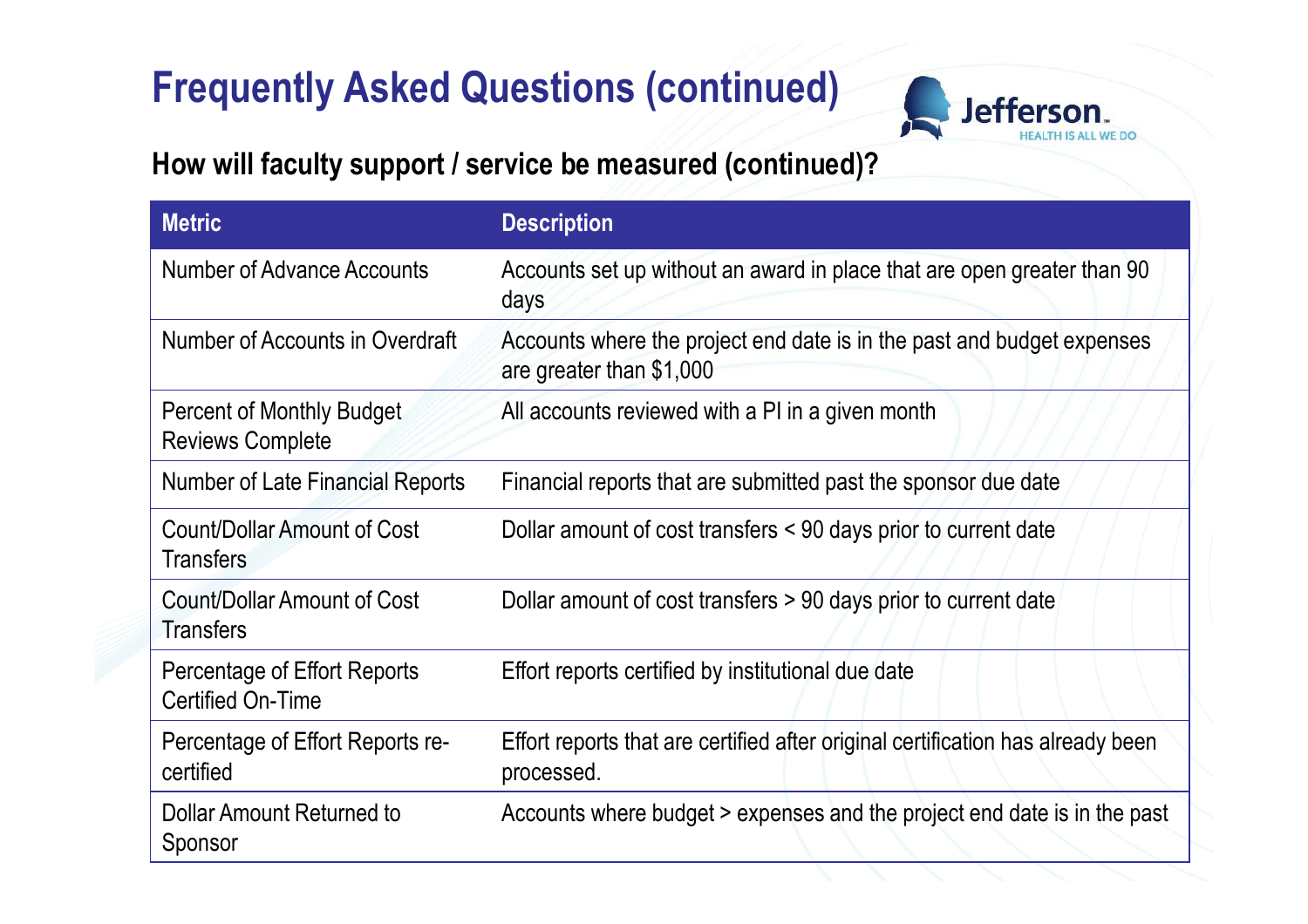

#### **How will the purchasing process work once RACE is implemented?**

 The Purchasing Working Group is developing an approach that will allow flexibility and improve some basic controls.

#### **Option 1: Purchase using P Card**

- •PI or PI's designee (as determined by your dept.'s guidelines and PI) makes purchase using P Card (that primarily designated for grant purchases)
- Justification: In PaymentNet, the purchaser enters a justification: •
	- •Which lab the purchase is for
	- •What is being purchased
	- •The allocation method
- •Approval: RACE approves grant-related purchases in PaymentNet (after purchase is made)
- • Documentation: The order confirmation and the packing slip will be forwarded to a central RACE e-mail by the Purchaser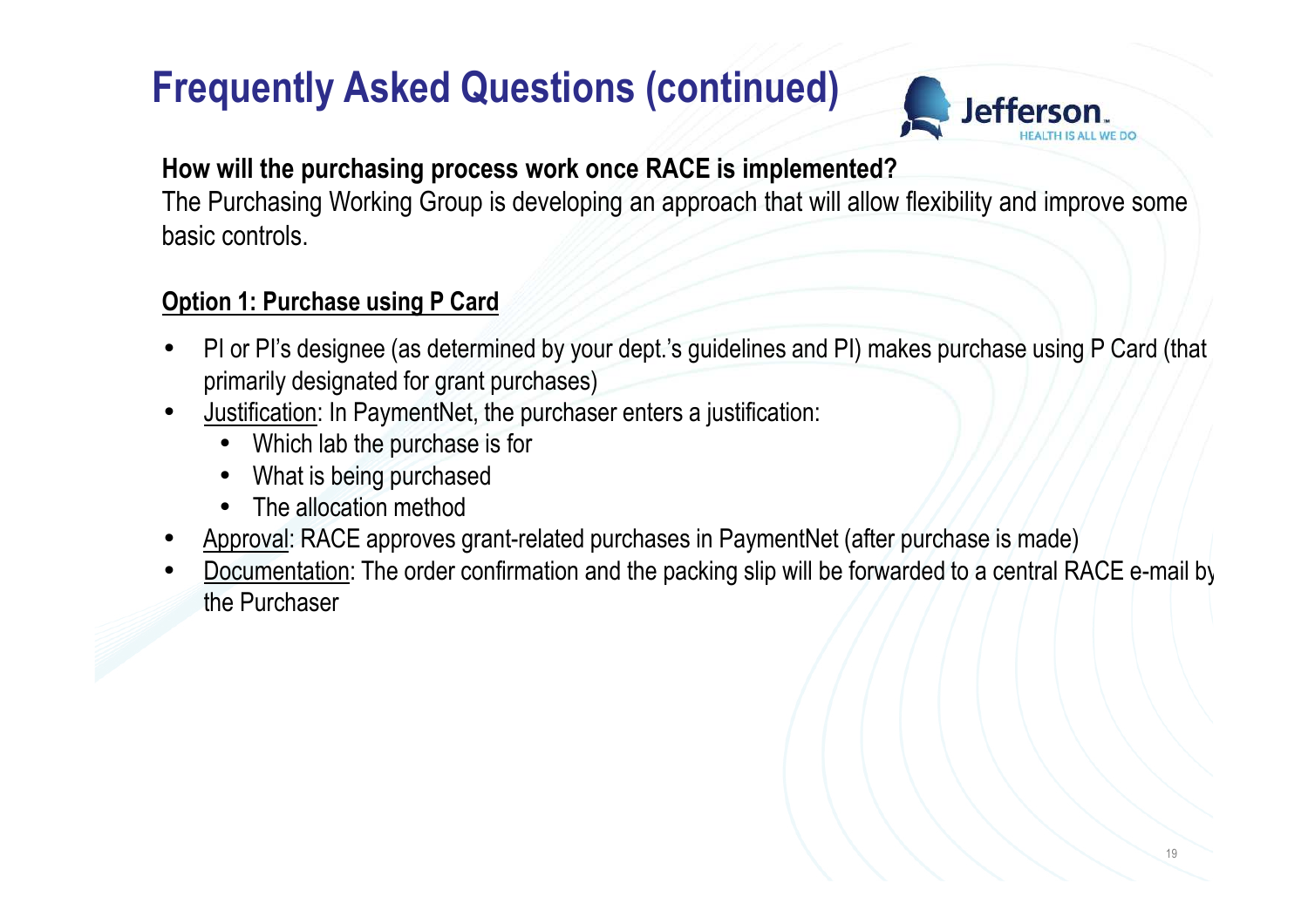

#### **Option 2: Purchase using Ascent**

- •PI or designee (as determined by your dept.'s guidelines and PI) makes purchase using Ascent
- •Justification: In Ascent, the purchaser enters a justification:
	- •Which lab the purchase is for
	- •What is being purchased
	- •The allocation method
- •Approval: RACE pre-approves grant-related purchases directly through the system
- •Documentation: Once the item is received, the packing slip is forwarded to a central RACE e-mail (all other documentation is already in the system prior to review, there is no need to forward confirmation)

#### **Option 3: Purchase made by RACE Purchaser**

- • PI or designee (as determined by your dept.'s guidelines and PI) sends RACE Purchasers a request form via e-mail
- •Purchase: RACE completes the purchase and forwards a confirmation to the PI or designee
- •Documentation: The packing slip is forwarded to the RACE central e-mail by the person receiving the order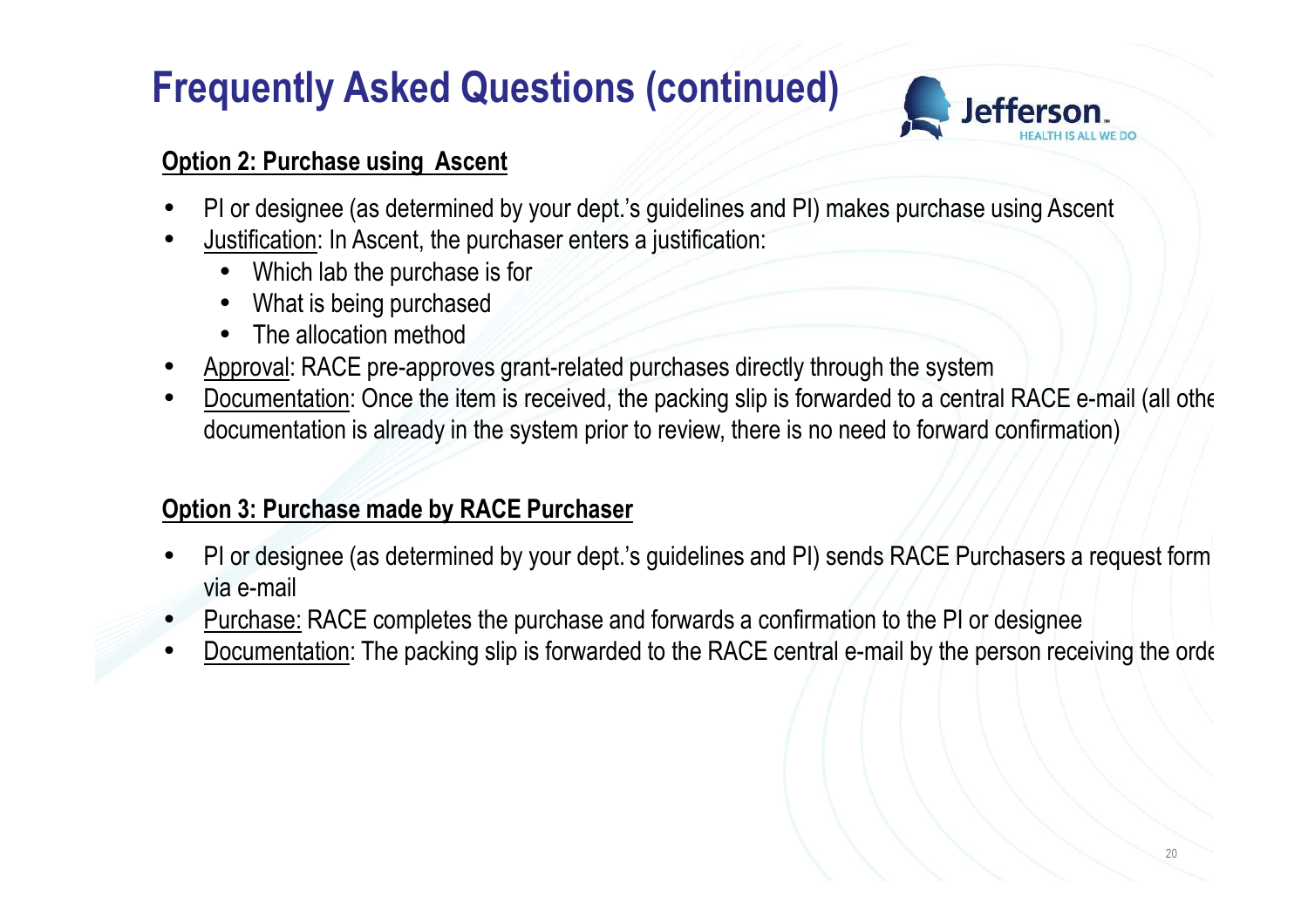## **Transition Plan**



| <b>Meeting</b><br><b>Timeframe</b> | <b>Meeting Purpose</b>                                                                                                                                 | <b>RACE Participants</b>                                                   | <b>Other TJU</b><br><b>Participants</b>                                                         |
|------------------------------------|--------------------------------------------------------------------------------------------------------------------------------------------------------|----------------------------------------------------------------------------|-------------------------------------------------------------------------------------------------|
| June                               | • Review Service Level<br><b>Agreement and</b><br><b>Performance Metrics</b>                                                                           | <b>RACE Director</b><br>$\bullet$<br><b>RACE Team</b><br>$\bullet$<br>Lead | <b>Department</b><br><b>Senior</b><br><b>Administrator</b><br><b>Department</b><br><b>Chair</b> |
| July                               | Discuss Transition of<br>$\bullet$<br><b>Active/ Pending Awards</b><br>to the Team Lead<br>• Discuss all files with the<br><b>Grants Administrator</b> | • RACE Team<br>Lead<br><b>RACE Grants</b><br>$\bullet$<br>Administrator    | Department<br>Grant<br>Administrator/PIs                                                        |

**Transition meetings for the month of June have been scheduled for Phase 1 departments.**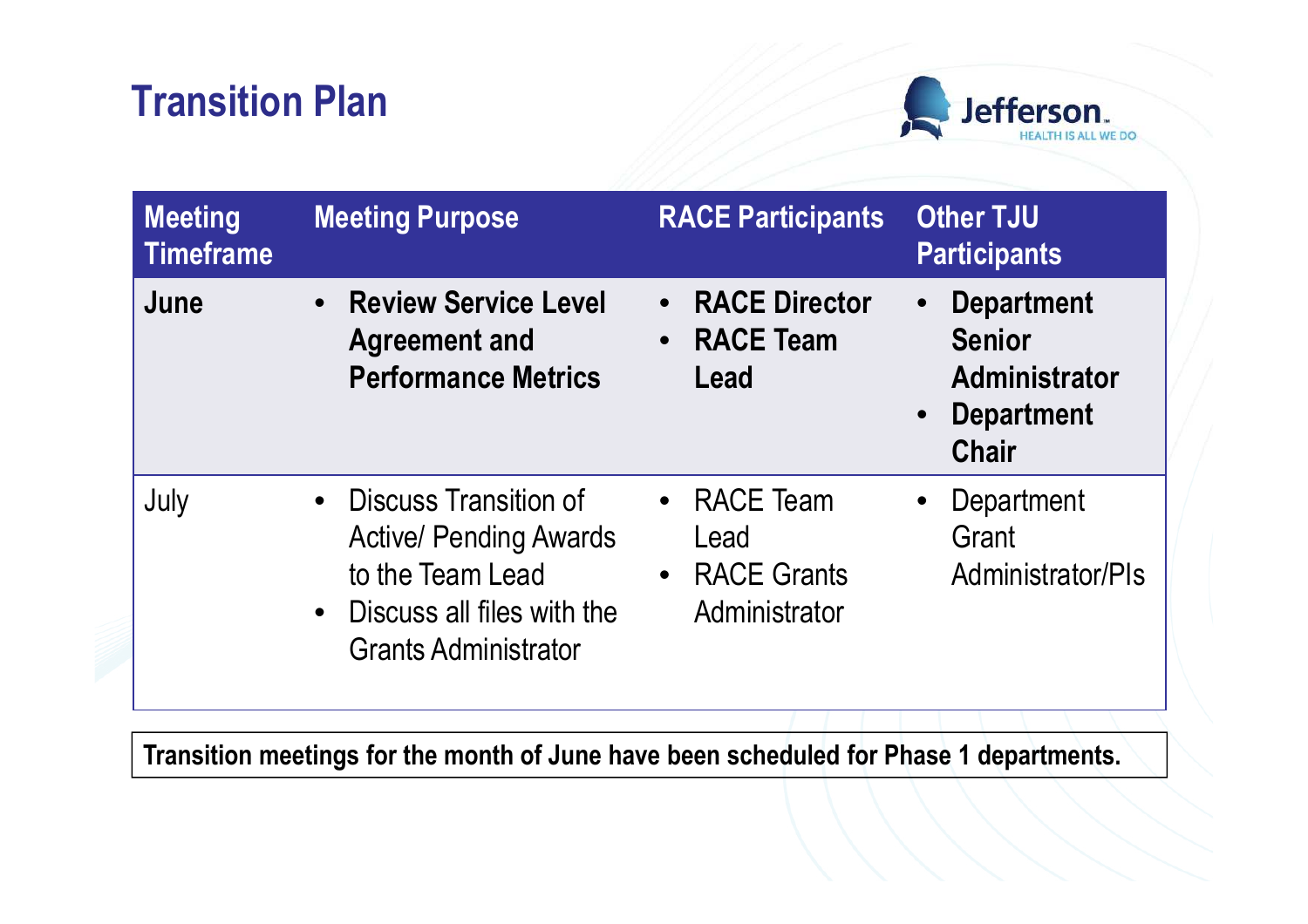### **Project Timeline**



### **What are the key dates for the implementation of RACE?**

|                                                                                                                                                                                                                                                                                                                                                                                                                                                                                                          | <b>FY 14</b>                                                                          |          |               |               |               | $FY$ 15       |          |               |               |
|----------------------------------------------------------------------------------------------------------------------------------------------------------------------------------------------------------------------------------------------------------------------------------------------------------------------------------------------------------------------------------------------------------------------------------------------------------------------------------------------------------|---------------------------------------------------------------------------------------|----------|---------------|---------------|---------------|---------------|----------|---------------|---------------|
| <b>Phase</b>                                                                                                                                                                                                                                                                                                                                                                                                                                                                                             | <b>Dec-13</b>                                                                         | $Jan-14$ | <b>Feb-14</b> | <b>Mar-14</b> | <b>Apr-14</b> | <b>May-14</b> | $Jun-14$ | <b>Jul-15</b> | <b>Aug-15</b> |
| Plan                                                                                                                                                                                                                                                                                                                                                                                                                                                                                                     |                                                                                       |          |               |               |               |               |          |               |               |
| <b>Assess</b>                                                                                                                                                                                                                                                                                                                                                                                                                                                                                            |                                                                                       |          |               |               |               |               |          |               |               |
| Develop                                                                                                                                                                                                                                                                                                                                                                                                                                                                                                  |                                                                                       |          |               |               |               |               |          |               |               |
| <b>Build</b>                                                                                                                                                                                                                                                                                                                                                                                                                                                                                             |                                                                                       |          |               |               |               |               |          |               |               |
| Deploy                                                                                                                                                                                                                                                                                                                                                                                                                                                                                                   |                                                                                       |          |               |               |               |               |          |               |               |
| Key Milestones to hit in June:<br>RACE Director offer extended to final candidate and Director onboarding<br>Additional Team Lead offer for Phase II Team Lead extended to candidate<br>$\bullet$<br>RACE Grants Administrator interviews (Week of 6/16, 6/23, 6/30)<br>$\bullet$<br>Purchasing positions posted<br>$\bullet$<br>Finalize Service Level Agreements between RACE and Phase I departments<br>$\bullet$<br><b>Conduct Faculty Town Hall Meetings</b><br>$\bullet$<br>$\bullet$<br>$\bullet$ | June 18th from 12 pm-1 pm in JAH Brent<br>June 19th from 2 pm-3 pm in JAH Solis Cohen |          |               |               |               |               |          |               |               |